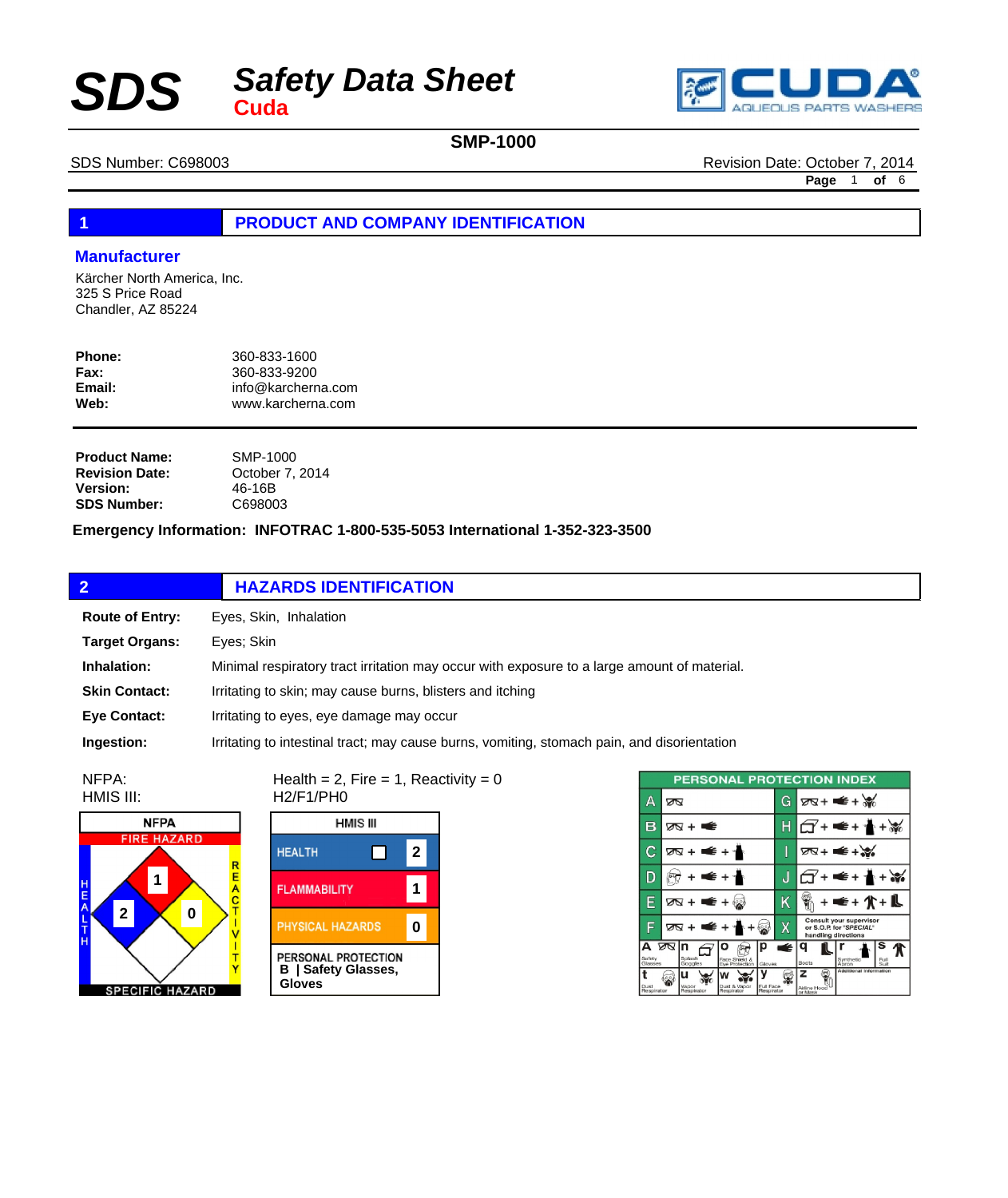



**SMP-1000**

SDS Number: C698003 Revision Date: October 7, 2014

**Page** 2 **of** 6

GHS Signal Word: WARNING

GHS Hazard Pictograms:



GHS Classifications:

 Health, Acute toxicity, 5 Oral Health, Acute toxicity, 4 Dermal Health, Serious Eye Damage/Eye Irritation, 2 A

GHS Phrases:

 H303 - May be harmful if swallowed H312 - Harmful in contact with skin

 H319 - Causes serious eye irritation

GHS Precautionary Statements:

 P280 - Wear protective gloves/protective clothing/eye protection/face protection.

 P302+352 - IF ON SKIN: Wash with soap and water.

 P305+351+338 - IF IN EYES: Rinse continuously with water for several minutes. Remove contact lenses if present and easy to do.

Continue rinsing.

 P312 - Call a POISON CENTER or doctor/physician if you feel unwell.

 P337+313 - If eye irritation persists: Get medical advice/attention.

 P363 - Wash contaminated clothing before reuse.

#### **3 COMPOSITION/INFORMATION ON INGREDIENTS**

#### **Ingredients:**

| $\text{Cas } #$   Percentage   Chemical Name |                                 |
|----------------------------------------------|---------------------------------|
| $111 - 76 - 2$   <4%                         | Ethylene glycol monobutyl ether |
| $6834 - 92 - 0$   <33%                       | Sodium metasilicate             |
| $497 - 19 - 8$   <28%                        | ∣ Sodium Carbonate              |
| $7632 - 00 - 0$   <2%                        | Sodium nitrite                  |

#### **OSHA Regulatory Status:**

This SDS contains valuable information critical to the safe handling and proper use of this product. This SDS should be retained and available for employees and other users of this product.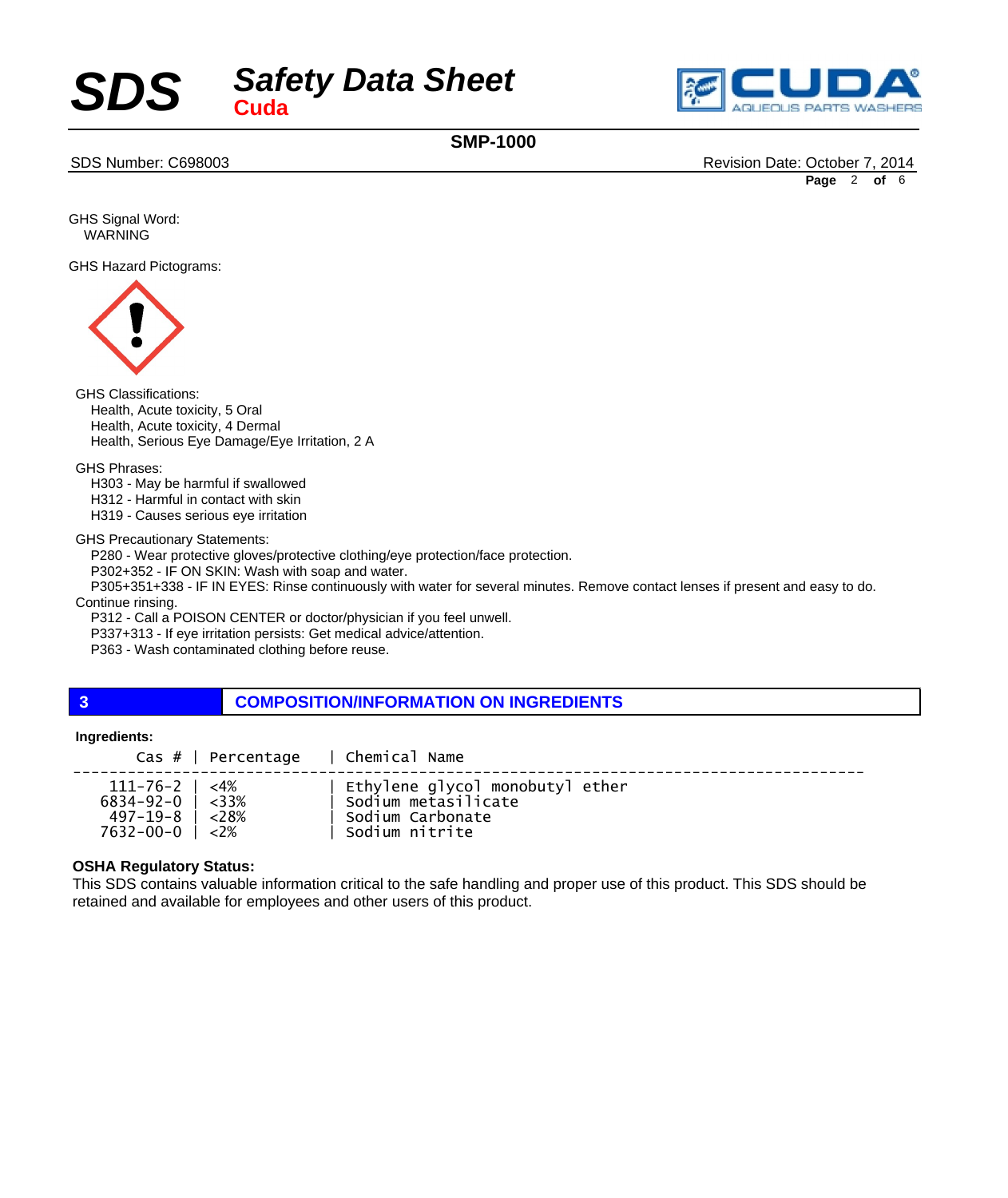# *Safety Data Sheet SDS* **Cuda**



#### **SMP-1000**

SDS Number: C698003 Revision Date: October 7, 2014

**Page** 3 **of** 6

## **4 FIRST AID MEASURES**

| Inhalation:          | Remove from exposure and get fresh air. Keep warm and at rest. Get medical attention immediately if artificial<br>respiration is required.                                                                                                                                                   |
|----------------------|----------------------------------------------------------------------------------------------------------------------------------------------------------------------------------------------------------------------------------------------------------------------------------------------|
| <b>Skin Contact:</b> | Remove contaminated clothing, jewelry and shoes immediately. Flush affected area with large amounts of water, then<br>use soap or mild detergent and large amounts of water for 15-20 minutes to cleanse area. If skin is severely irritated or<br>burned, get medical attention immediately |
| <b>Eve Contact:</b>  | Immediately flush eyes with large amounts of water occasionally lifting upper and lower lids for at least 15 minutes. Get<br>immediate medical attention.                                                                                                                                    |
| Ingestion:           | If swallowed, DO NOT induce vomiting unless directed to do so by medical personnel. If injured party is conscious,<br>give two glasses of water. Seek medical attention.                                                                                                                     |

**5 FIRE FIGHTING MEASURES**

#### **Flash Point:** N/A

Wear self-contained breathing apparatus and other protective clothing. Use any standard agent - choose the one most appropriate for type of surrounding fire.

#### **6 ACCIDENTAL RELEASE MEASURES**

Response team must use protective clothing to prevent body contact. Keep away from drains and ground water. Keep all unnecessary personnel away. Spill area may be slippery. Sweep up, place in bag and hold for waste disposal. Ventilate area and wash spill site after material pickup is complete. Consult an expert on disposal of recovered material and ensure conformity to local disposal regulations.

**FIGURE 12 IN STORAGE** Do not get in eyes, on skin, or on clothing. Do not breathe dust. Keep container closed. Promptly clean **Handling Precautions:**

up spills. Wash thoroughly after handling. Store out of reach of children; keep container closed; store in a cool well-ventilated place away from strong oxidizing or acidic materials. **Storage Requirements:**

#### **8 EXPOSURE CONTROLS/PERSONAL PROTECTION**

Normal room ventilation is satisfactory for limited use. HMIS PP, B | Safety glasses, Gloves **Engineering Controls: Personal Protective Equip:**

Ethylene glycol butyl ether 111-76-2 OSHA PEL 50 ppm - 240 mg/m3

Personal protective equipment should be selected for individual applications and should consider factors which affect exposure potential, such as handling practices, chemical concentrations and ventilation. It is ultimately the responsibility of the employer to follow regulatory guidelines established by local authorities.

#### **9 PHYSICAL AND CHEMICAL PROPERTIES**

**Physical State: Spec Grav./Density: Appearance:** Yellow

Powder N/A

**Odor: Solubility:** **Citrus** Soluble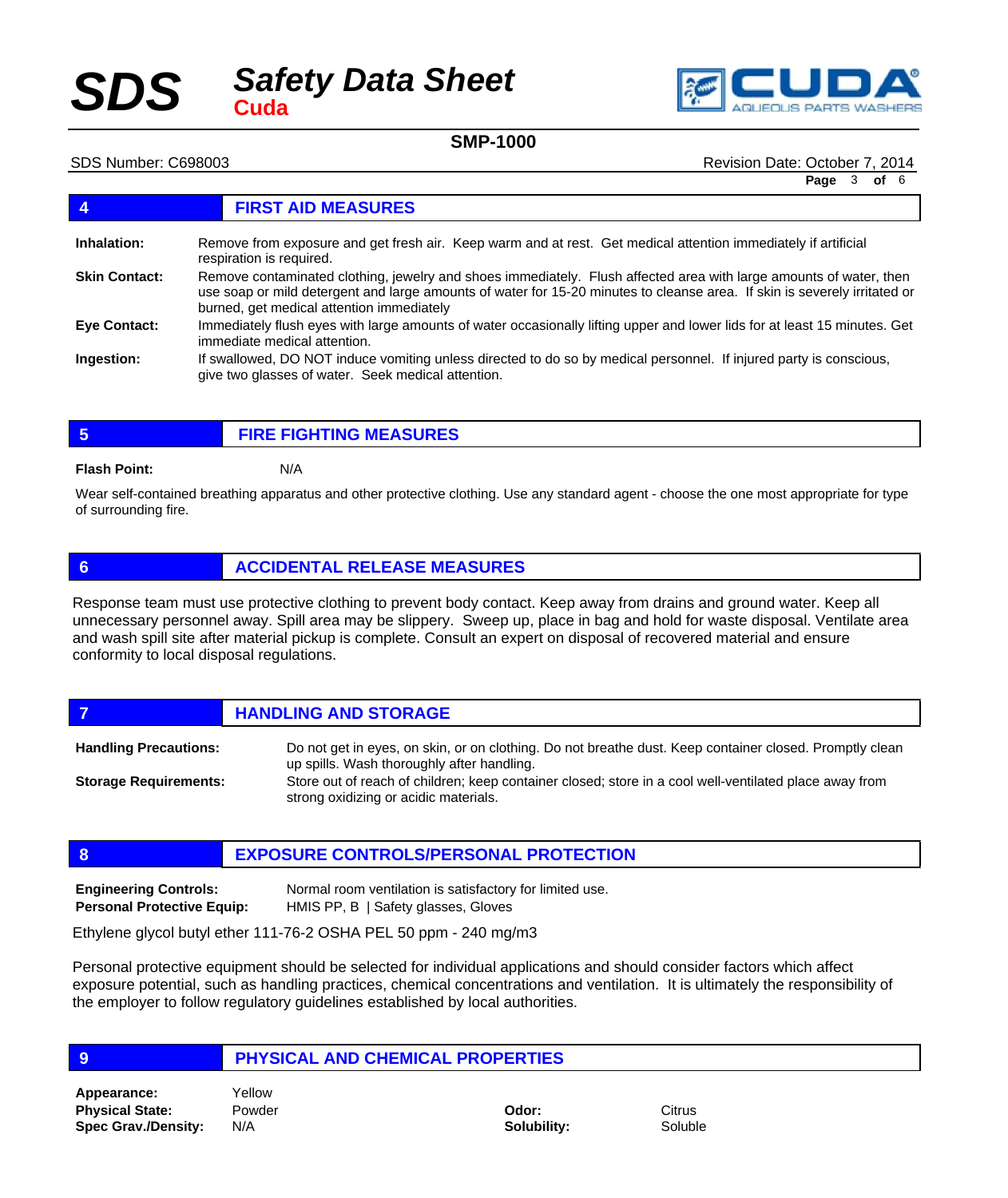## *Safety Data Sheet*  $SDS$



**SMP-1000**

SDS Number: C698003 Revision Date: October 7, 2014

**Page** 4 **of** 6

**pH:** 11.9 @ 1% Solution

#### **10 STABILITY AND REACTIVITY**

| Stability:<br><b>Conditions to Avoid:</b> | Product is stable under normal conditions.<br>None known                                                                                                                   |
|-------------------------------------------|----------------------------------------------------------------------------------------------------------------------------------------------------------------------------|
| <b>Materials to Avoid:</b>                | None known                                                                                                                                                                 |
| <b>Hazardous Decomposition:</b>           | Exposure to fire may liberate carbon dioxide, carbon monoxide, organic acids, and other unidentified<br>thermal decomposition products from this product or its packaging. |
| <b>Hazardous Polymerization:</b>          | Will not occur.                                                                                                                                                            |

### **11 TOXICOLOGICAL INFORMATION**

#### **Toxicity Data:**

## Sodium metasilicate Oral ( LD 50): 1153 mg/kg - Rat Inhalation ( LC 50): Not Listed on RTECS Skin irritation: Severe Eye irritation: Severe Sensitation: Not considered an occupational sensitizer Chronic Toxicity: Not considered a carcinogen, developmental toxin or a mutagen Sodium nitrite Oral ( LD 50): 1153 mg/kg Rat Inhalation ( LC 50): 5.5 mg/m3/4H Rat Skin irritation: Mild Eye irritation: Mild Sensitation: Not considered an occupational sensitizer Chronic Toxicity: Not considered a carcinogen, developmental toxin or a mutagen Sodium Carbonate 497-19-8 Oral ( LD 50): 4090 mg/kg - Rat Inhalation ( LC 50): 2300 mg/m3/2H - Rat Skin irritation: Mild - Rabbit Eye irritation: Moderate - Rabbit Sensitation: Not considered an occupational sensitizer Ethylene glycol butyl ether 111-76-2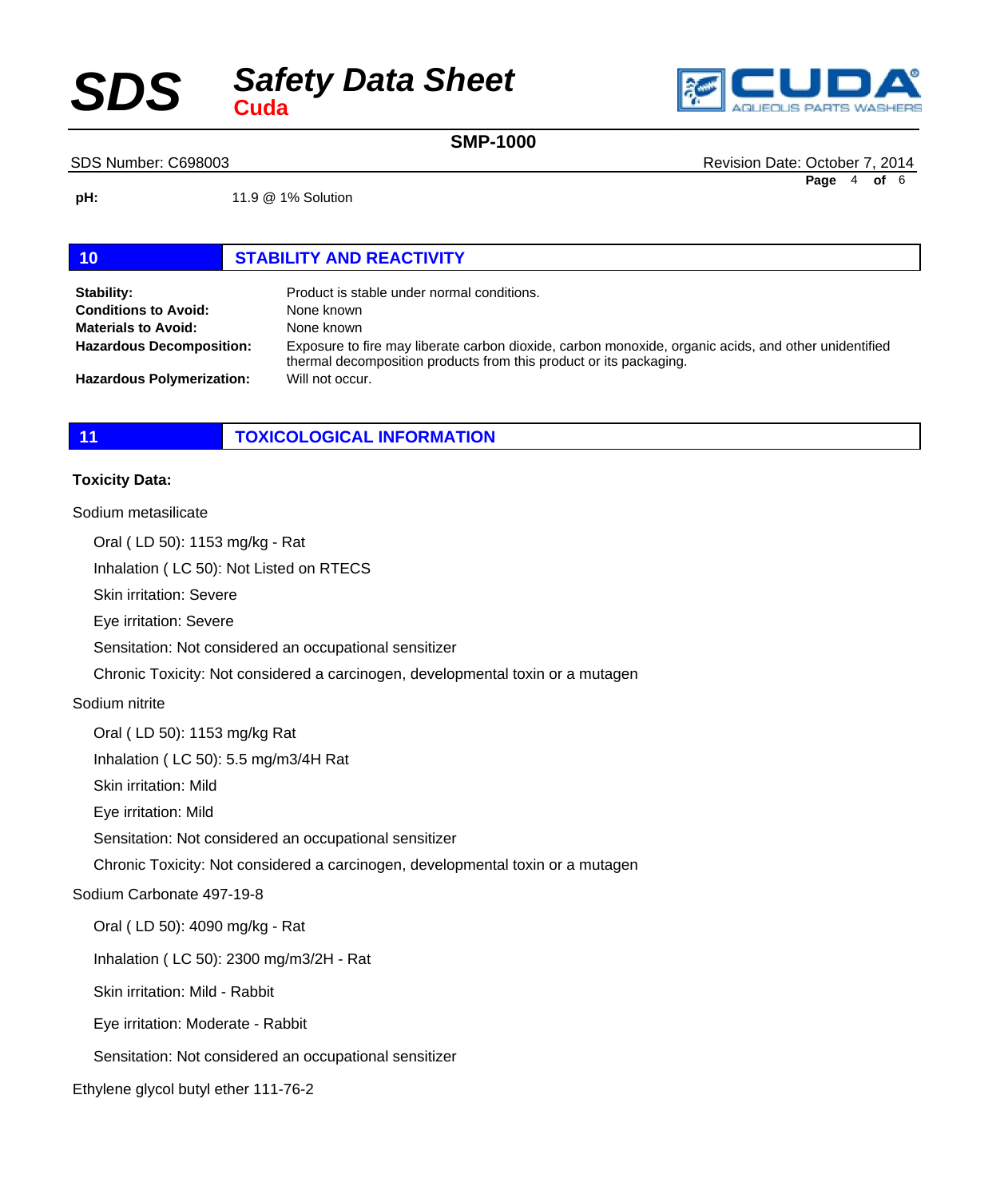# *Safety Data Sheet SDS* **Cuda**



### **SMP-1000**

SDS Number: C698003 Revision Date: October 7, 2014

Oral ( LD 50): 917 mg/kg - Rat

Inhalation ( LC 50): 2900 mg/m3/7H - Rat

Skin irritation: Mild

Eye irritation: Mild

Sensitation: Not considered an occupational sensitizer

**12 ECOLOGICAL INFORMATION**

On the basis of available information, this material is not expected to produce any significant environmental effects when recommended use instructions are followed.

**13 DISPOSAL CONSIDERATIONS**

Dispose of in accordance with local regulations.

**14 TRANSPORT INFORMATION**

Ship in accordance with 49 CFR parts 100-185.

Non-hazardous for air, sea and road freight.

**15 REGULATORY INFORMATION** 

COMPONENT / (CAS/PERC) / CODES

--------------------------------------------------------------- \*Ethylene glycol monobutyl ether (111762 <4%) MASS, OSHAWAC, PA, TSCA, TXAIR, WHMIS

---------------------------------------------------------------

\*Sodium metasilicate (6834920 <33%) TSCA, WHMIS

\*Sodium Carbonate (497198 <28%) TSCA, WHMIS

\*Sodium nitrite (7632000 <2%) CERCLA, CSWHS, MASS, PA, SARA313, TSCA, WHMIS

REGULATORY KEY DESCRIPTIONS

All components are listed on TSCA

CERCLA = Superfund clean up substance CSWHS = Clean Water Act Hazardous substances MASS = MA Massachusetts Hazardous Substances List OSHAWAC = OSHA Workplace Air Contaminants PA = PA Right-To-Know List of Hazardous Substances SARA313 = SARA 313 Title III Toxic Chemicals TXAIR = TX Air Contaminants with Health Effects Screening Level WHMIS = Workforce Hazardous Material Information System